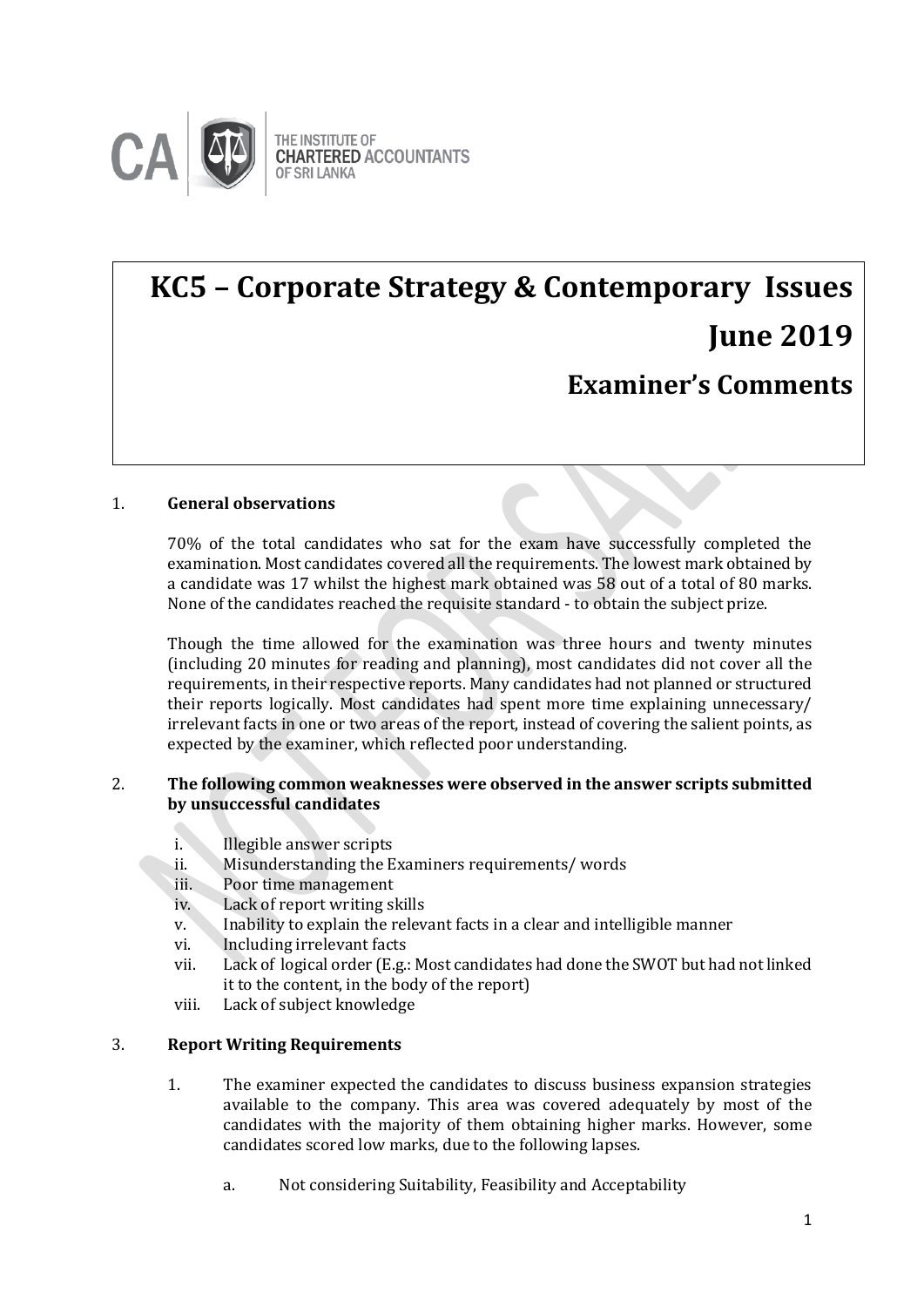- b. Failure to mention alternative strategies available, other than going to the Japanese market.
- c. Not applying any available Model to explain or identify business expansion strategies (Ex: Ansoff's Growth Model).
- d. PESTEL & SWOT being done separately, but failure to discuss the outcomes from this scenario, or formulate viable business expansion strategies, in response.
- e. Discussing the theoretical aspects of Ansoff's growth model but failing to apply the theory or formulate relevant strategies.
- 2. The examiner tested the ability of candidates to apply appropriate models such as Diamond Model, Porter's Five Forces Analysis, or other suitable models to discuss the ability of the company to cope with the competition it would face when entering the Japanese market.

In general, except for a few candidates, most had covered this area. However, only a few candidates obtained marks above the average, due to the following reasons:

- a. Not applying the Diamond Model
- b. Though the theory of the Diamond Model was discussed, most candidates had failed to apply it to the given scenario or to do a comprehensive analysis to identify the ability of the company to compete in an international market such as Japan.
- c. Some candidates did not use any Model, but stated a few factors, some of which were relevant, whilst some were not.
- d. A few candidates had applied the Diamond Model to analyze the competitiveness of the Japanese Market.
- 3. The Financial Feasibility of the project had been analyzed by most of candidates in their report, but some demonstrated a lack of knowledge of project evaluation, as evident in the following:
	- a. A few candidates had computed Gross Profit, without converting Sales into Rupees.
	- b. The variable cost had been considered as Yen (¥) although given as Rupees.
	- c. Income tax had been ignored (The candidates should have researched and stated the fact that with the recent changes to the corporate income tax regulations, the tax rate of an export company had changed to 14%)
	- d. A few candidates had considered financial cash flows, which was inappropriate (i.e. had considered loan repayment and interest payment).
	- e. Some candidates could not complete the calculation, and so did not derive a conclusion.
	- f. A few candidates had not considered the Terminal Value or the correct discount factor.
	- g. Some candidates were confused as to how to treat the investment in working capital, in the evaluation (i.e. whether Rs. 5Mn was incremental or not)

A majority of the candidates did calculate the forward exchange rate for the next 5 years starting year 2019/20 accurately.

4. Issues relating to the existing accounting and control system as well as other functional areas were attempted by most candidates. They had however, discussed accounting and control areas but not the other functional areas. Most candidates' scores were above average, whilst some scored low marks due to the non-submission of strategies, to overcome the respective issues, identified by them.